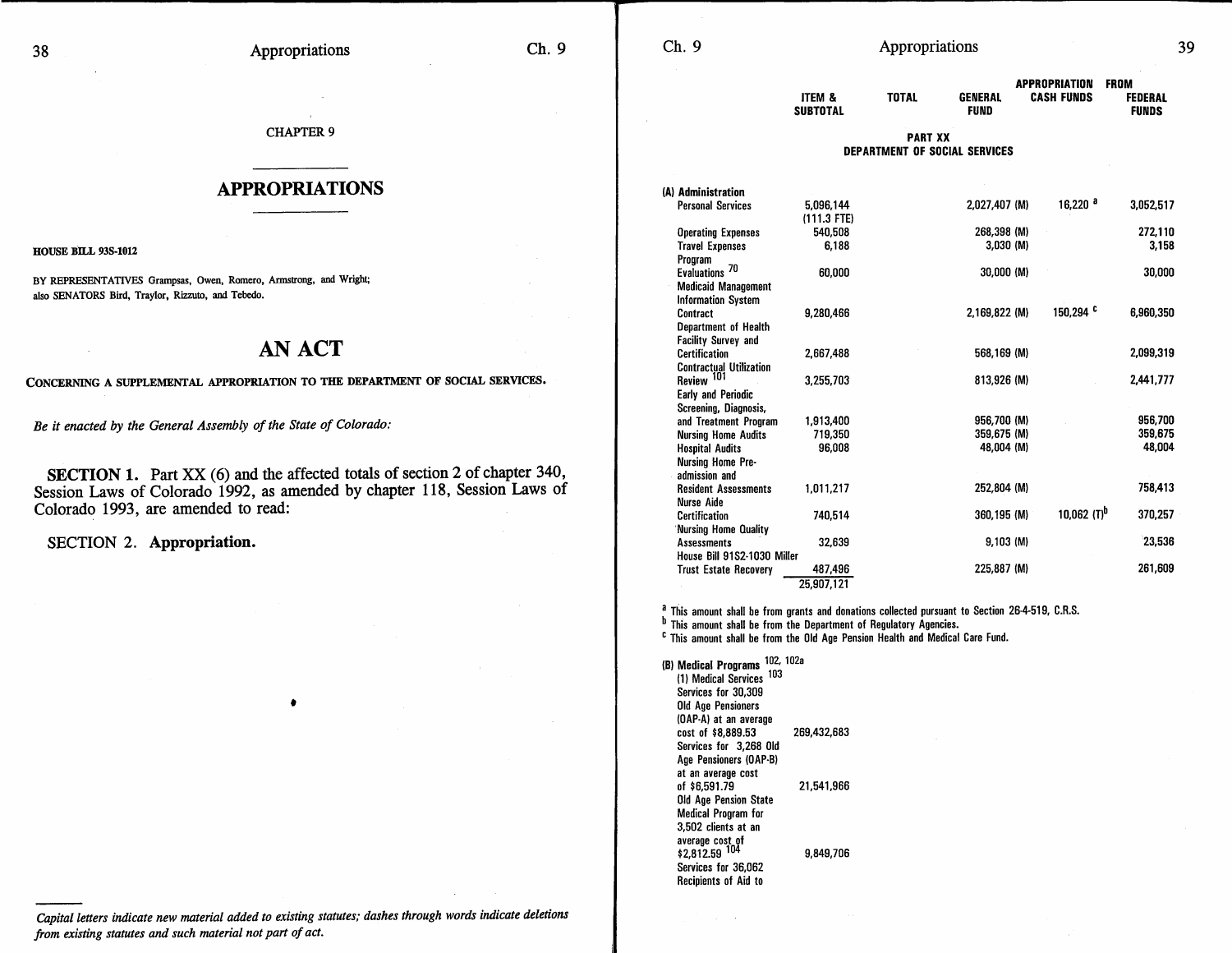| 40                                                                                                                                                                   |                                                                    | Appropriations |                               |                                         | Ch. 9                          | Ch. 9                                                                                                                                                                                                                                                                                                                                                                                                                                                                                                                              |                            | Appropriations                 |                               |                                                |                                |
|----------------------------------------------------------------------------------------------------------------------------------------------------------------------|--------------------------------------------------------------------|----------------|-------------------------------|-----------------------------------------|--------------------------------|------------------------------------------------------------------------------------------------------------------------------------------------------------------------------------------------------------------------------------------------------------------------------------------------------------------------------------------------------------------------------------------------------------------------------------------------------------------------------------------------------------------------------------|----------------------------|--------------------------------|-------------------------------|------------------------------------------------|--------------------------------|
|                                                                                                                                                                      | ITEM &<br><b>SUBTOTAL</b>                                          | <b>TOTAL</b>   | <b>GENERAL</b><br><b>FUND</b> | APPROPRIATION FROM<br><b>CASH FUNDS</b> | <b>FEDERAL</b><br><b>FUNDS</b> |                                                                                                                                                                                                                                                                                                                                                                                                                                                                                                                                    | ITEM &<br><b>SUBTOTAL</b>  | <b>TOTAL</b>                   | <b>GENERAL</b><br><b>FUND</b> | <b>APPROPRIATION FROM</b><br><b>CASH FUNDS</b> | <b>FEDERAL</b><br><b>FUNDS</b> |
| the Needy Disabled at                                                                                                                                                |                                                                    |                |                               |                                         |                                |                                                                                                                                                                                                                                                                                                                                                                                                                                                                                                                                    | 1,163,979,283 <sup>c</sup> |                                | 534,074,023 (M)               |                                                | 620,055,554                    |
| an average cost of<br>\$5,420.31<br>Services for 166<br>Recipients of Aid to<br>the Blind at an                                                                      | 195,320,849 <sup>a</sup>                                           |                |                               |                                         |                                | <sup>a</sup> Of this amount, \$314,745 is appropriated pursuant to federal court order and is exempt from the statutory<br>limit on state General Fund appropriations pursuant to Section 24-75-201.1(1)(a)(III)(B), C.R.S.<br><sup>b</sup> This amount is for prior year expenditures, and, of this amount, \$56,957,799 \$58,932,733 is exempt from the<br>statutory                                                                                                                                                             |                            |                                |                               |                                                |                                |
| average cost of<br>\$10,647.40<br>Services for 48,170<br><b>Adult Recipients of</b><br>Aid to Families                                                               | 1,767,468                                                          |                |                               |                                         |                                | limit on state General Fund appropriations pursuant to Section 24-75-109(5), C.R.S.<br><sup>c</sup> Of this amount, \$732,432 is appropriated for federally mandated Medicare premium increases and is<br>exempt from the statutory limit on state General Fund appropriations pursuant to Section 24-75-201.1<br>(1)(a)(III)(A), C.R.S., and \$1,718,598 is appropriated for federally mandated expansion of Veterans Benefits<br>and is exempt from the statutory limit on state General Fund appropriations pursuant to Section |                            |                                |                               |                                                |                                |
| with Dependent Children at<br>an average cost of<br>\$2,148.99<br>Services for 111,897<br><b>Child Recipients of</b><br>Aid to Families with                         | 103,517,156                                                        |                |                               |                                         |                                | 24-75-201.1(1)(a)(III)(A), C.R.S.<br><sup>d</sup> This amount shall be from the Old Age Pension Health and Medical Care Fund.<br><sup>e</sup> of these amounts, \$78,461,024 is for medicaid overexpenditures and is exempt from the statutory<br>LIMIT ON<br>THE STATE GENERAL FUND APPROPRIATIONS PURSUANT TO SECTION 24-75-109(5),C.R.S.                                                                                                                                                                                        |                            |                                |                               |                                                |                                |
| Dependent Children at<br>an average cost of<br>\$951.40<br>Services for 6,123<br>Foster Children at an<br>average cost of<br>\$3,561.79                              | 106,458,683<br>21,808,863                                          |                |                               |                                         |                                | (2) Other Medical Services<br><b>Home Care Allowance</b><br>for 4.804 Recipients<br>at an average monthly<br>cost of \$190.39<br>Adult Foster Care for                                                                                                                                                                                                                                                                                                                                                                             | 10,975,602                 |                                | 10,426,823                    | 548,779 (L)                                    |                                |
| Services for 8,207<br><b>Baby Care Program</b><br>Adults (BC-A) at an                                                                                                |                                                                    |                |                               |                                         |                                | 422 Recipients at an<br>average monthly cost<br>of \$176.03<br>Physician Incentive                                                                                                                                                                                                                                                                                                                                                                                                                                                 | 891,416                    |                                | 846,845                       | 44,571 (L)                                     |                                |
| average cost of<br>\$5,662.44<br>Services for 17,943                                                                                                                 | 46,471,648                                                         |                |                               |                                         |                                | Pool                                                                                                                                                                                                                                                                                                                                                                                                                                                                                                                               | 3,030,371<br>14,897,389    |                                | 1,380,827 (M)                 |                                                | 1,649,544                      |
| <b>Baby Care Program</b><br>Children (BC-C) at an<br>average cost of<br>\$1,717.26<br>Services for 2,049<br><b>Qualified Medicare</b><br><b>Beneficiaries (QMBs)</b> | 30,812,817                                                         |                |                               |                                         |                                | (3) New Legislation<br>Baby Care Program/<br>Repayment of Hospital<br>Costs<br>Children's Health<br>Program<br>Senate Bill 91-56                                                                                                                                                                                                                                                                                                                                                                                                   | 16,355,811<br>1,221,345    |                                | 7,439,850 (M)<br>571,345 (M)  |                                                | 8,915,961<br>650,000           |
| at an average cost of<br>\$1,212.47<br>Services for 2.779                                                                                                            | 2,484,350                                                          |                |                               |                                         |                                | Women's Health Care<br>Program                                                                                                                                                                                                                                                                                                                                                                                                                                                                                                     | 300,000                    |                                | 136,500 (M)                   |                                                | 163,500                        |
| Undocumented Aliens at an                                                                                                                                            |                                                                    |                |                               |                                         |                                | HB912S-1015 Provider<br><b>Service Payments</b>                                                                                                                                                                                                                                                                                                                                                                                                                                                                                    | 11,357,012                 |                                | 5.134.505 (M)                 |                                                | 6,222,507                      |
| average cost of<br>\$2,232.59<br>FY 1991-92 Expenditures for                                                                                                         | 6,204,358                                                          |                |                               |                                         |                                | HB92-1208<br>Immunizations                                                                                                                                                                                                                                                                                                                                                                                                                                                                                                         | 1,100,000<br>30,334,168    |                                | 500,390 (M)                   |                                                | 599,610                        |
| <b>Disproportionate Share</b><br>Payments to<br><b>Hospitals - COMPONENT</b><br>3<br>Disproportionate Share<br>Payments to Hospitals -<br><b>COMPONENT 1</b>         | 125,978,098 <sup>+</sup><br>127,953,032 <sup>b</sup><br>63.909.972 |                |                               |                                         |                                | (C) Department of Institutions<br>Programs for the<br>Mentally III and the<br>Developmentally<br><b>Disabled</b>                                                                                                                                                                                                                                                                                                                                                                                                                   | 167,831,654 <sup>a</sup>   | 1,244,528,949<br>1,402,949,615 | 76,412,978 (M)                |                                                | 91,418,676                     |
| FY 1991-92 AND FY 1992-93<br><b>EXPENDITURES FOR</b><br><b>DICODODODTIONATE</b>                                                                                      | 69,440,019 <sup>e</sup>                                            |                |                               |                                         |                                | <sup>a</sup> Not included in this amount is \$1,167,846 General Fund and \$1,397,719 Federal Funds in disproportionate share<br>payments to the Department of Institutions, Division of Mental Health.                                                                                                                                                                                                                                                                                                                             |                            |                                |                               |                                                |                                |

453,638,065 (M) 9,849,706 d 542,070,846

DISPROPORTIONATE

SHARE PAYMENTS TO HOSPITALS - COMPONENTS 4 AND 5 150,915,685 **<sup>e</sup>**

1,005,558,617 **"e-**

**TOTALS PART XX (SOCIAL**